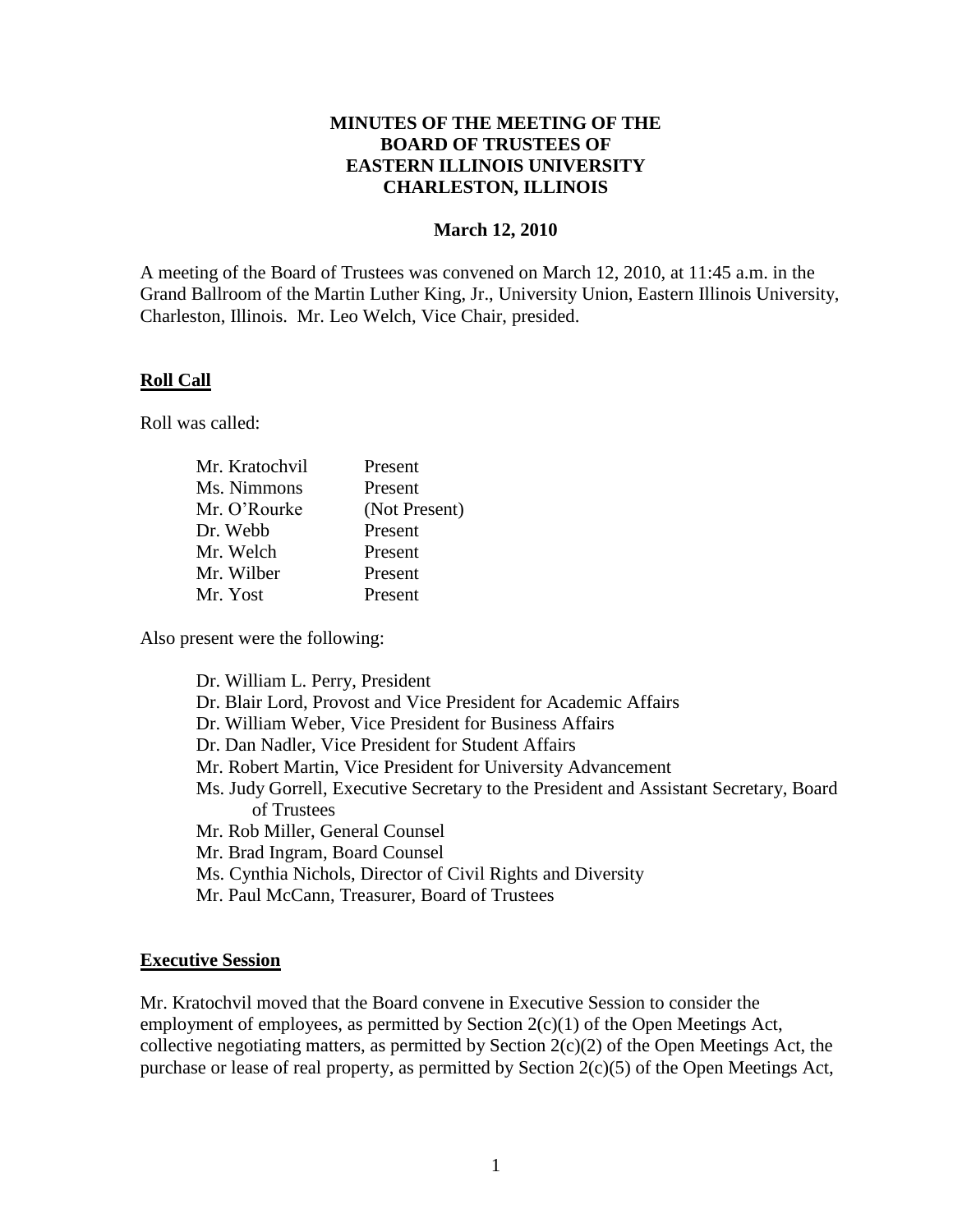and pending, probable, or imminent litigation, as permitted by Section  $2(c)(11)$  of the Open Meetings Act. Mr. Wilber seconded the motion.

Roll was called and the vote was as follows:

Motion carried.

Mr. Kratochvil moved to reconvene in Open Session. Mr. Yost seconded the motion.

Roll was called and the vote was as follows:

| Mr. Kratochvil | <b>Yes</b> |
|----------------|------------|
| Ms. Nimmons    | Yes        |
| Dr. Webb       | <b>Yes</b> |
| Mr. Welch      | <b>Yes</b> |
| Mr. Wilber     | <b>Yes</b> |
| Mr. Yost       | <b>Yes</b> |
|                |            |

Motion carried.

The Board of Trustees Meeting reconvened in Open Session at 1:00 p.m.

## **Action Items**

1. Dr. Webb moved to approve the minutes of the Board Meeting on January 22, 2010. Mr. Wilber seconded the motion.

Roll was called and the vote was as follows:

| Yes |
|-----|
| Yes |
| Yes |
| Yes |
| Yes |
| Yes |
|     |

Motion carried.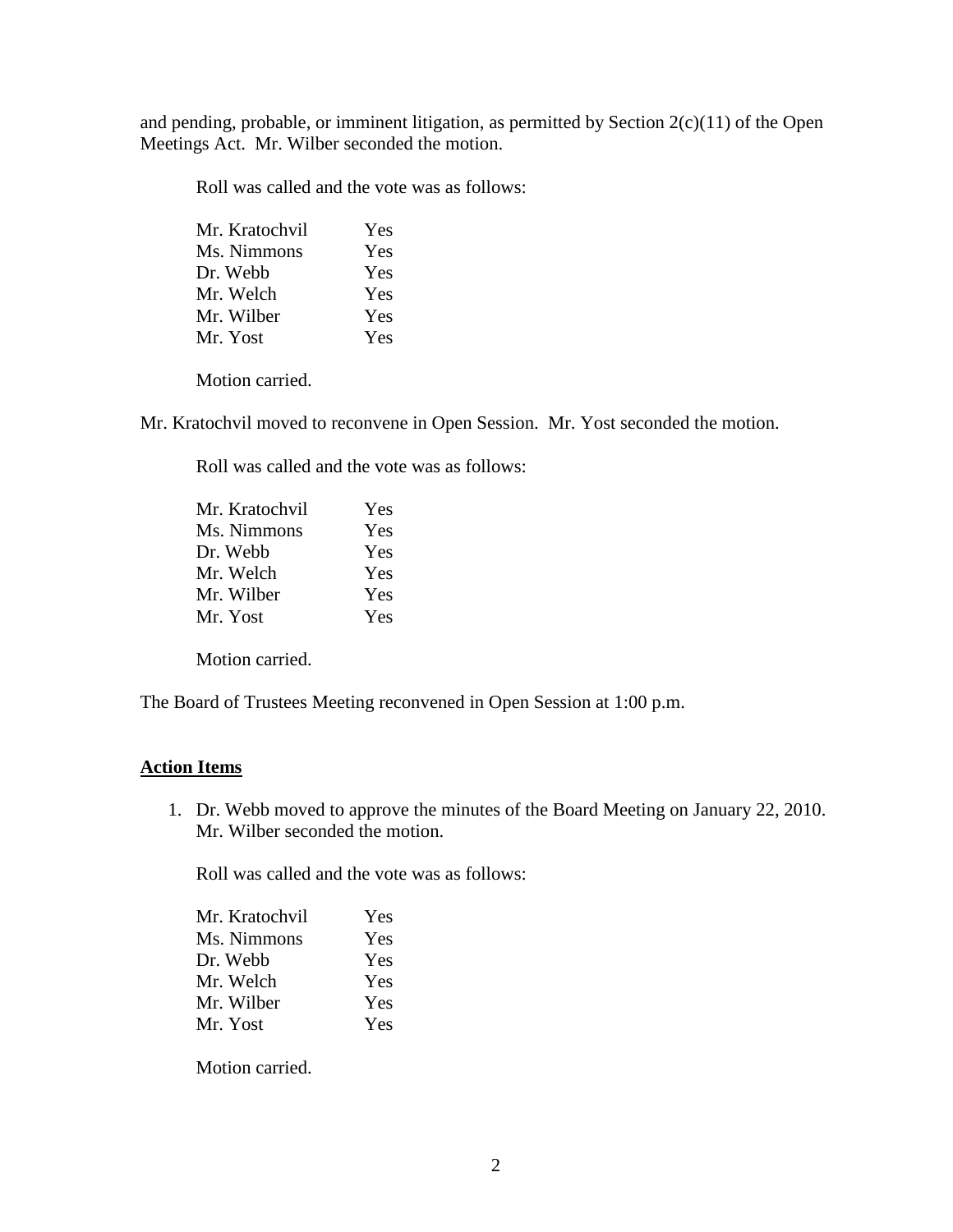2. Mr. Yost moved to approve the masonry tuck pointing at Booth Library at a total cost of \$290,950, including \$26,450 contingency, from the following vendor: Evans-Mason Inc., Springfield, IL. The source of funds is appropriated FY10 and FY11 funds. Ms. Nimmons seconded the motion.

Roll was called and the vote was as follows:

| Yes |
|-----|
| Yes |
| Yes |
| Yes |
| Yes |
| Yes |
|     |

Motion carried.

3. Mr. Wilber moved to approve the purchase of consulting services for the new Renewable Energy Center at a total cost of \$328,740, including \$29,885 contingency from Stanley Consulting, Chicago, IL. The selection of Stanley Consulting was made in accordance with the Qualifications Based Selection Act. The source of funds is grant and appropriated (for matching purposes only) funds. Ms. Nimmons seconded the motion.

Roll was called and the vote was as follows:

| Mr. Kratochvil | Yes |
|----------------|-----|
| Ms. Nimmons    | Yes |
| Dr. Webb       | Yes |
| Mr. Welch      | Yes |
| Mr. Wilber     | Yes |
| Mr. Yost       | Yes |

Motion carried.

4. Mr. Kratochvil moved to approve the authorization for President Perry to offer a oneyear contract extension to Mr. Andrew Brady Sallee, Head Women's Basketball Coach. The term of the one-year contract extension will be May 10, 2012 through May 9, 2013. Mr. Wilber seconded the motion.

Roll was called and the vote was as follows:

| Mr. Kratochvil | Yes |
|----------------|-----|
| Ms. Nimmons    | Yes |
| Dr. Webb       | Yes |
| Mr. Welch      | Yes |
| Mr. Wilber     | Yes |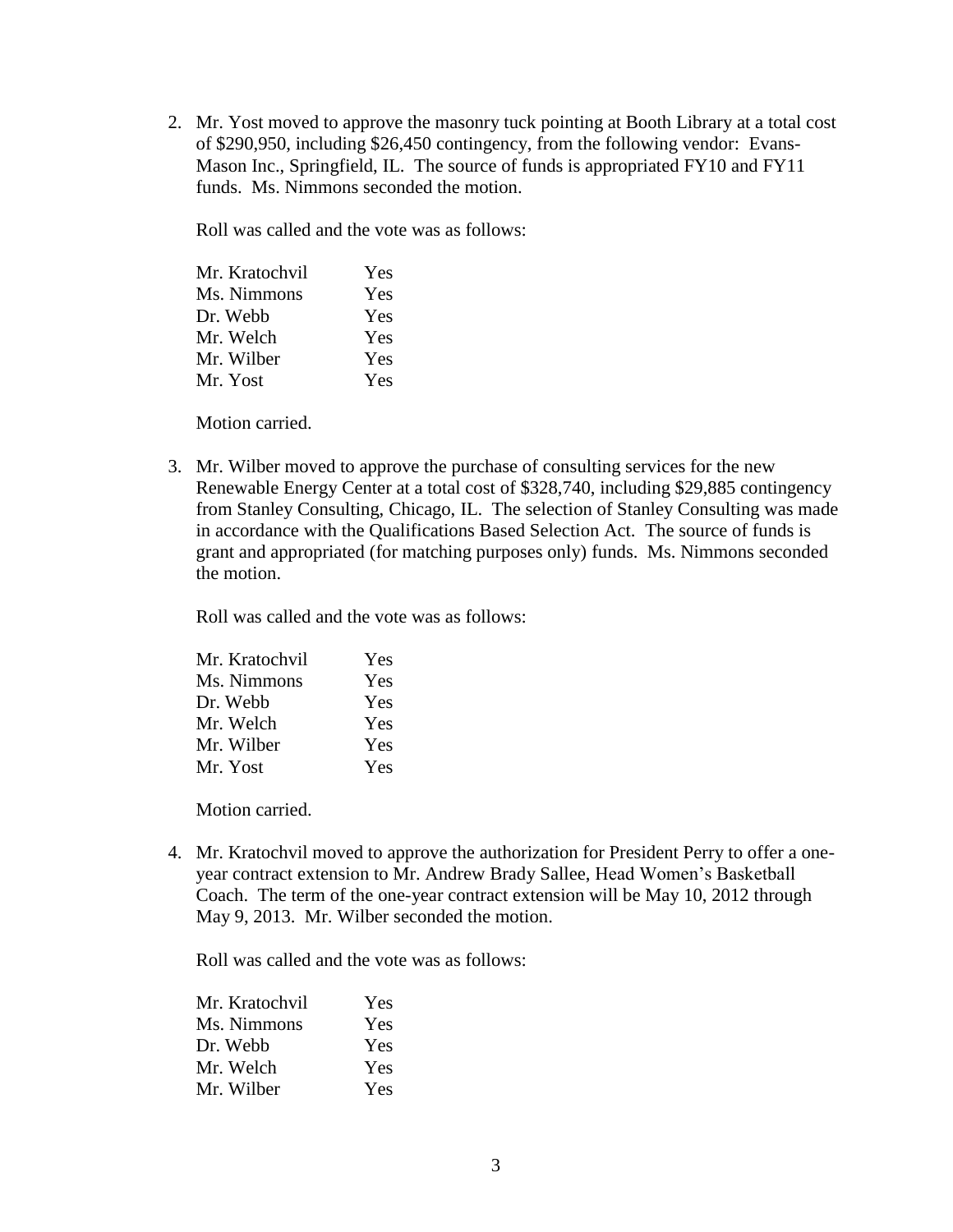Mr. Yost Yes

Motion carried.

5. Ms. Nimmons moved to approve the amendments to the University's Administrative Rules. The amendments are recommended due to recent organizational and statutory changes affecting the University. If approved, the amendments will be submitted to the Joint Committee on Administrative Rules (JCAR) for final approval. Mr. Wilber seconded the motion.

Roll was called and the vote was as follows:

| Mr. Kratochvil | Yes |
|----------------|-----|
| Dr. Webb       | Yes |
| Mr. Welch      | Yes |
| Mr. Wilber     | Yes |
| Mr. Yost       | Yes |
| Mr. O'Rourke   | Yes |

Motion carried.

6. Mr. Kratochvil moved to approve the easement for natural gas pipeline.

In connection with the construction of the Renewable Energy Center, Central Illinois Public Service Company, d/b/a AmerenCIPS, has asked that the University provide them with a perpetual easement to allow them to construct, operate and maintain a natural gas pipeline and related regulator stations and appurtenances, for and in consideration of \$1 and other valuable considerations. The gas supplied by the pipeline will be the source of the backup fuel for the Center. The easement affects the following land:

The Northerly 20 feet of even width and the Easterly 50 feet of even width of the following described property:

The South 573 feet of the Southwest Quarter of the Southeast Quarter of Section 14, Township 12 North, Range 9 East of the Third Principal Meridian, except that portion occupied by S.B.I. Route 130 on the East side thereof, containing 18.08 acres more or less (Tract No. 3 on Quit Claim Deed dated 11/17/1967 and recorded in the Recorder's Office of Coles County, Illinois in Volume 418 on Page 128);

And also, that part of the Southeast Quarter of the Southwest Quarter of Section 14, Township 12 North, Range 9 East of the Third Principal Meridian, described as follows:

Beginning at a point 30.7 feet West of the Southwest Corner of the Southwest Quarter of the Southeast Quarter of Section 14, Township 12 North Range 9 East of the Third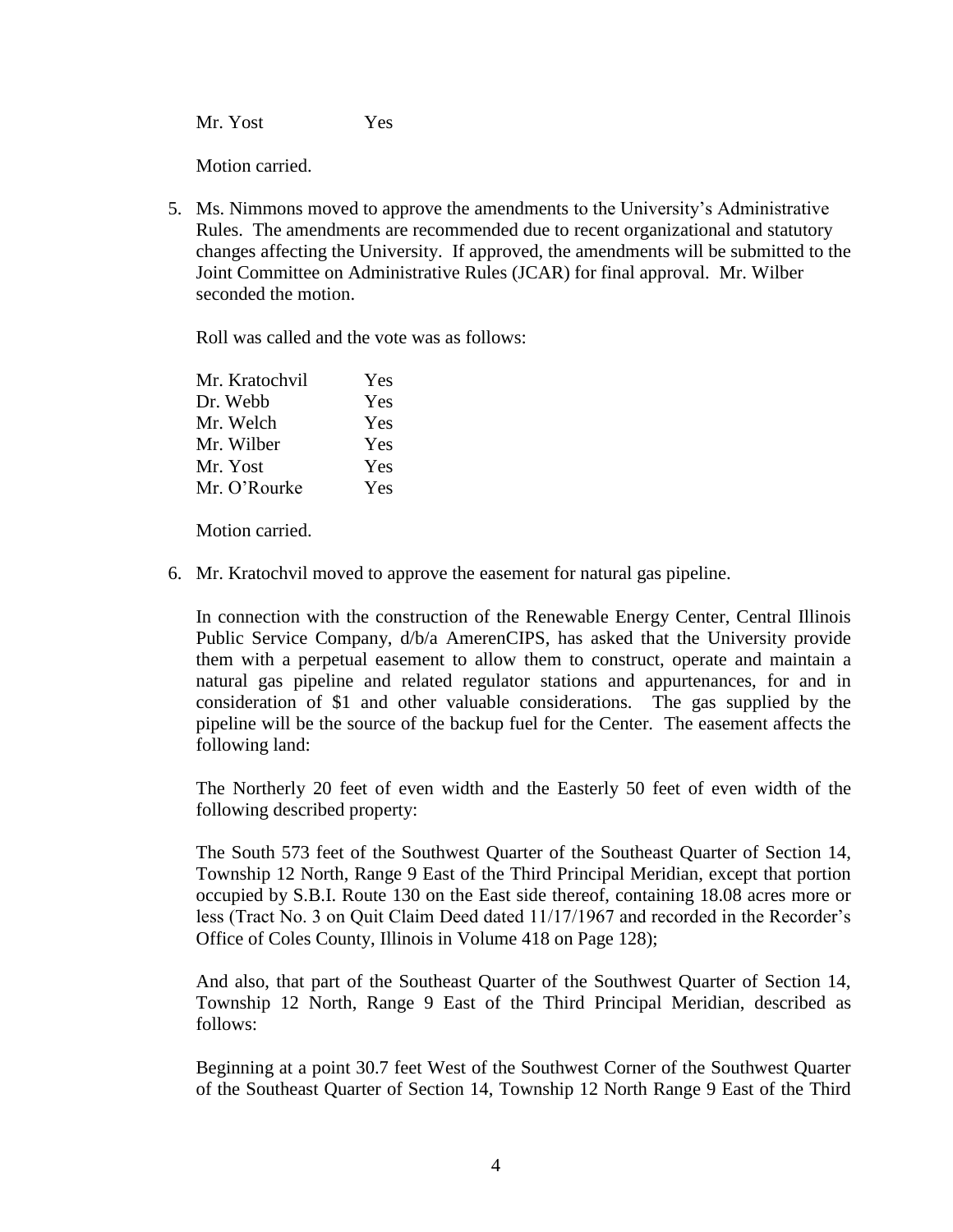Principal Meridian; thence East to the West line of the Southwest Quarter of the Southeast Quarter of said Section 14; thence North along the West line of said Quarter 573 feet; thence West 24.7 feet; thence South 573 feet to the place of beginning, containing .36 acres more or less. (Tract No. 4 on Quit Claim Deed dated 11/17/1967 and recorded in the Recorder's Office of Coles County, Illinois in Volume 418 on Page 128);

And also; the Northerly 20 feet of the Easterly 350 feet; and the Easterly 50 feet of even width of the following described property:

The North 1089 feet of the Northwest Quarter of the Northeast Quarter of Section 23, Township 12 North, Range 9 East of the third Principal Meridian, except that portion occupied by S.B.I. Route 130 on the East side thereof, containing 31.92 acres more or less. (Tract No. 1 on Quit Claim Deed dated 11/17/1967 and recorded in the Recorder's Office of Coles County, Illinois in Volume 418 on Page 128)

Ms. Nimmons seconded the motion.

Roll was called and the vote was as follows:

| Mr. Kratochvil | <b>Yes</b> |
|----------------|------------|
| Ms. Nimmons    | <b>Yes</b> |
| Dr. Webb       | <b>Yes</b> |
| Mr. Welch      | <b>Yes</b> |
| Mr. Wilber     | <b>Yes</b> |
| Mr. Yost       | <b>Yes</b> |

Motion carried.

#### **Information Items**

#### **President's Report**

Dr. Perry asked Dr. Lord to introduce presenters from the four colleges, regarding the Campaign for Eastern. Dr. Lord introduced Dr. Rick Roberts and Dr. Angela Yoder, who discussed the Health and Wellness Center. Their presentation centered around five "C's" – Crisis, Concept, Collaboration, Consequence, and Conclusion. Their goal is to create a Health and Wellness Center that distinguishes EIU as a destination for research, training, and education that serves EIU students, area families, and foster families.

Dr. Lord then introduced Dr. Cheryl Noll, who shared information about the Center for Entrepreneurship and Innovation, which supports outreach, education, and research in entrepreneurship programs.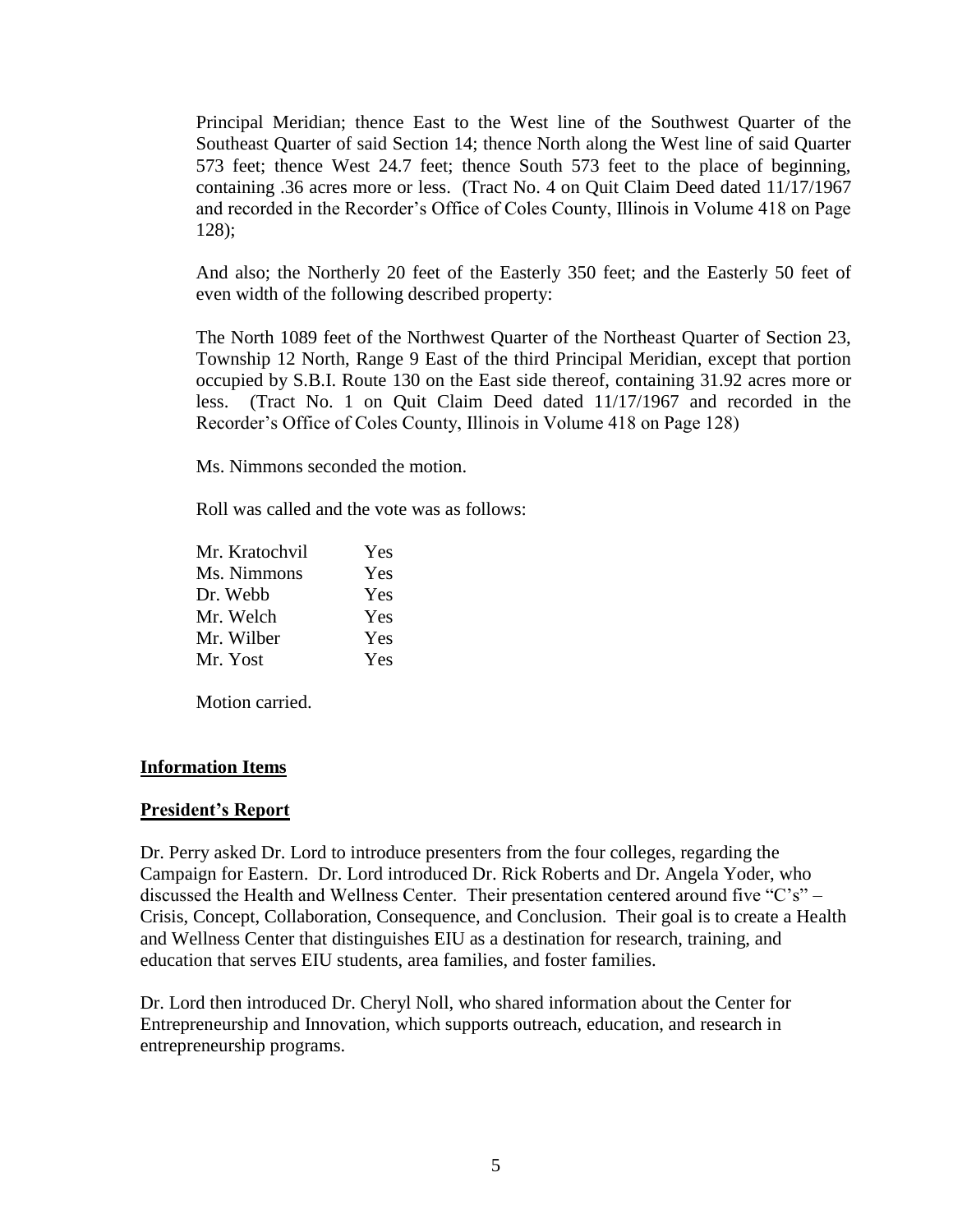Dr. Gail Richard presented information on the Autism Center at Eastern Illinois University, which would serve as a resource center, as well as an excellent opportunity for faculty and students to integrate their academic knowledge in a functional, applied setting.

Dr. Anita Shelton discussed the Center for the Humanities. This is a regional center in central Illinois, which will play a critical role in fostering connections with middle level and secondary schools in the region, through integrative learning.

# **Report from Board Chair**

Mr. Welch discussed the Governor's budget report and a reception for legislators, which was sponsored by the Annuitants Association and the State University Retirement System. He also thanked Dr. Perry for his testimony before the House Appropriations Committee.

# **Committee Reports**

Executive/Planning Committee – Mr. Welch reported that the Committee discussed the budget, various legislative items, the NCAA recertification process, the campaign for Eastern, and regional biomass initiatives.

Board Relations Committee – Ms. Nimmons welcomed Mr. Robert Martin, Vice President for University Advancement. The Alumni Association report, Legacy Weekend event planning, and the capital campaign were also discussed.

Finance/Audit Committee – No report.

Academic and Student Affairs Committee – Mr. Welch reported that admissions for Fall 2010 were discussed, and an update on the new Textbook Rental Facility was provided by Dr. Nadler.

Board Regulations – No report.

# **Reports from Constituencies**

Faculty Senate – No report.

Staff Senate – No report.

Student Government – Michelle Murphy, Student Body President, mentioned that this would be her last report to the Board, as Student Government elections would be held soon. Ms. Murphy also mentioned that she learned a lot about herself during her time as Student Body President, and thanked the Board for their support.